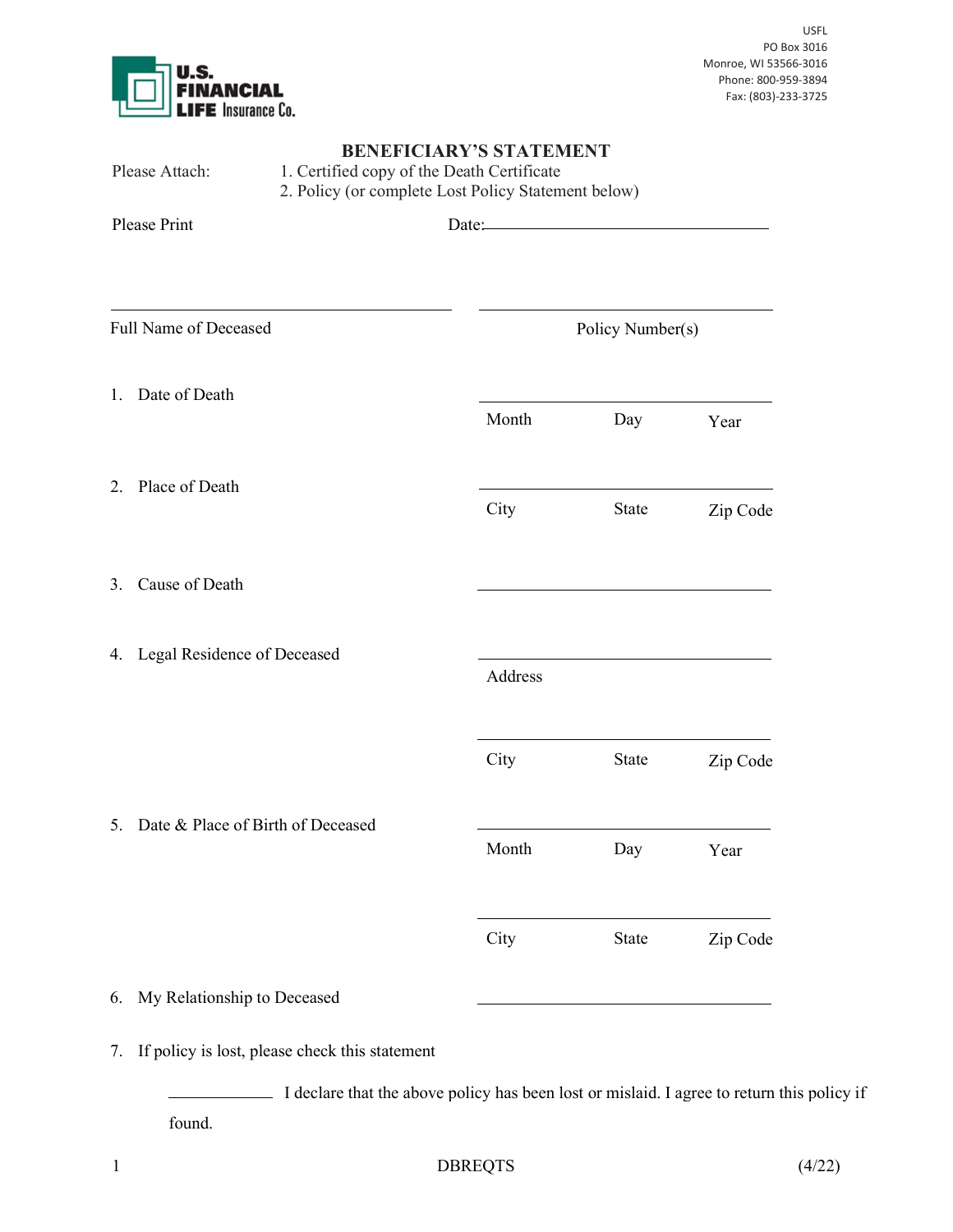

State Fraud Warnings: Policy/Contract Number:  $\qquad \qquad$ 

New York Fraud Warning:

"Any person who knowingly and with intent to defraud any insurance company or other person files an application for insurance or statement of claim containing any materially false information, or conceals for the purpose of misleading, information concerning any fact material thereto, commits a fraudulent insurance act, which is a crime and shall also be subject to a civil penalty not to exceed five thousand dollars and the stated value of the claim for each such violation."

NY STATE RESIDENTS READ AND SIGN ONLY: I have read and understood the New York State Fraud Warning.

Beneficiary's Signature:

Date:

## Alaska and New Hampshire:

Any person who, with a purpose to injure, defraud or deceive any insurance company, files a statement of claim containing any false, incomplete or misleading information is subject to prosecution and punishment for insurance fraud, as provided under state law.

Alabama, Arkansas, Louisiana, Maryland, New Mexico, Rhode Island, Texas, West Virginia: Any person who knowingly or willfully presents a false or fraudulent claim for payment of a loss or benefit or knowingly or willfully presents false information in an application for insurance is guilty of a crime and may be subject to civil and criminal penalties, including fines and confinement in prison.

## Arizona:

For your protection, Arizona law requires the following statement to appear on this form. Any person who knowingly presents a false or fraudulent claim for payment of a loss is subject to criminal and civil penalties.

## California:

For your protection, California law requires the following statement to appear on this form. Any person who knowingly presents a false or fraudulent claim for payment of a loss is guilty of a crime and may be subject to fines and confinement in state prison.

## Colorado:

It is unlawful to knowingly provide false, incomplete, or misleading facts or information to an insurance company for the purpose of defrauding or attempting to defraud the company. Penalties may include imprisonment, fines, denial of insurance and civil damages. Any insurance company or agent of an insurance company who knowingly provides false, incomplete, or misleading facts or information to a policyholder or claimant for the purpose of defrauding or attempting to defraud the policyholder or claimant with regard to a settlement or award payable from insurance proceeds shall be reported to the Colorado division of insurance within the department of regulatory agencies.

## Delaware, Florida, Idaho, Indiana, and Oklahoma:

Any person who knowingly, and with intent to injure, defraud or deceive any insurer, files a statement of claim containing any false, incomplete or misleading information is guilty of a felony.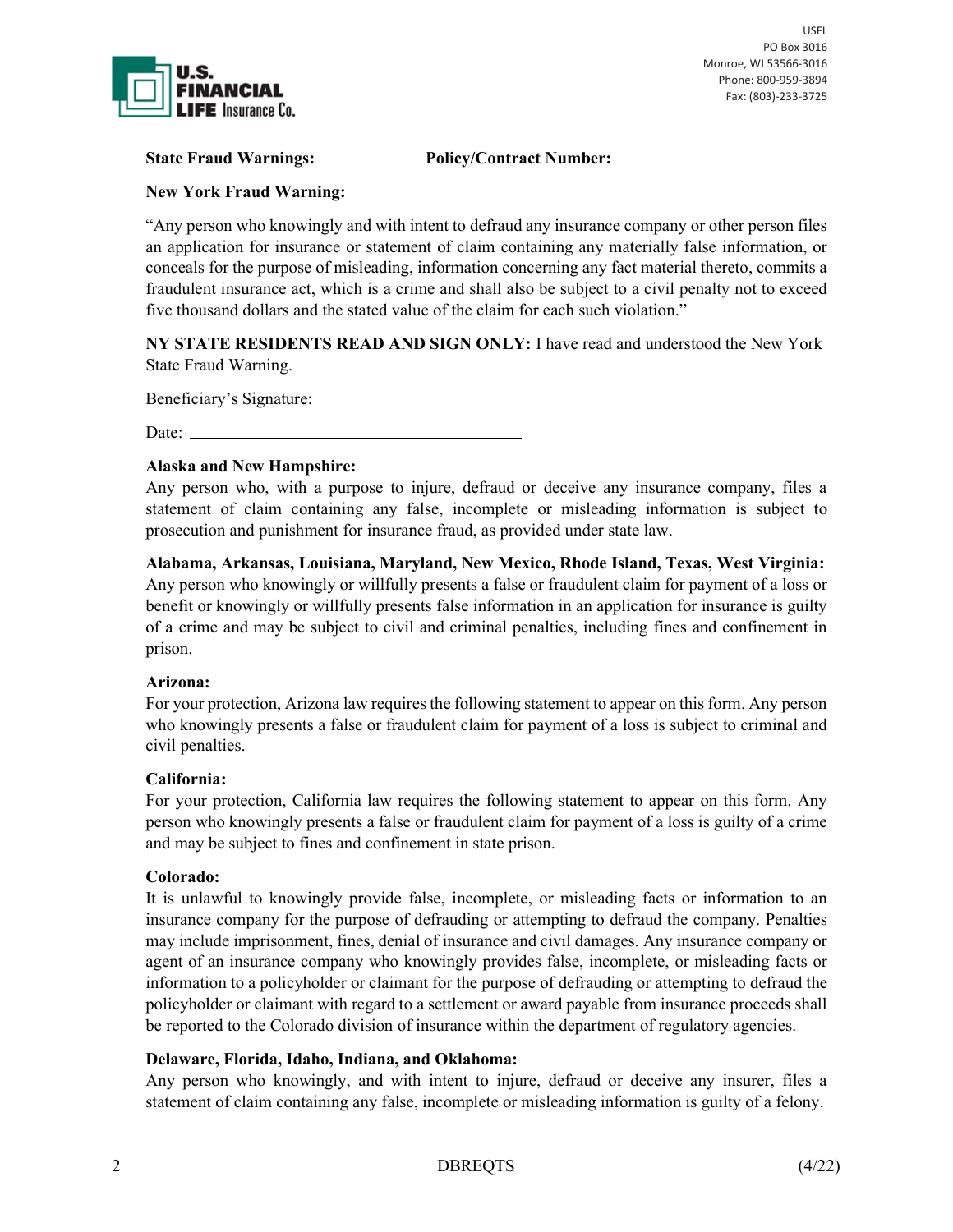

# District of Columbia, Maine, Tennessee, Virginia and Washington:

WARNING: It is a crime to knowingly provide false, incomplete, or misleading information to an insurance company for the purpose of defrauding the company or any other person. Penalties may include imprisonment, fines or a denial of insurance benefits.

# Kentucky and Pennsylvania:

Any person who knowingly and with the intent to defraud any insurance company or other person files an application for insurance or statement of claim containing any materially false information, or conceals for the purpose of misleading, information concerning any fact material thereto, commits a fraudulent insurance act, which is a crime, and may be subject to criminal and civil penalties.

#### Minnesota:

A person who files a claim with intent to defraud or helps commit a fraud against an insurer is guilty of a crime.

#### New Jersey:

Any person who knowingly files a statement of claim containing any false or misleading information is subject to criminal and civil penalties.

#### Ohio:

Any person who, with intent to defraud or knowing that he is facilitating a fraud against an insurer, submits an application or files a claim containing a false or deceptive statement is guilty of insurance fraud.

## Oregon and All Other States:

Any person who, with intent to defraud or knowing that he is facilitating a fraud against an insurer, submits an application or files a claim containing a false or deceptive statement that is material to the interests of an insurer may be guilty of insurance fraud.

## Puerto Rico:

 Any person who knowingly and with the intention of defrauding presents false information in an insurance application, or presents, helps, or causes the presentation of a fraudulent claim for the payment of a loss or any other benefit, or presents more than one claim for the same damage or loss, shall incur a felony and, upon conviction, shall be sanctioned for each violation with the penalty of a fine of not less than five thousand (5,000) dollars and not more than ten thousand (10,000) dollars, or a fixed term of imprisonment for three (3) years, or both penalties. Should aggravating circumstances be present, the penalty thus established may be increased to a maximum of five (5) years, if extenuating circumstances are present, it may be reduced to a minimum of two (2) years.